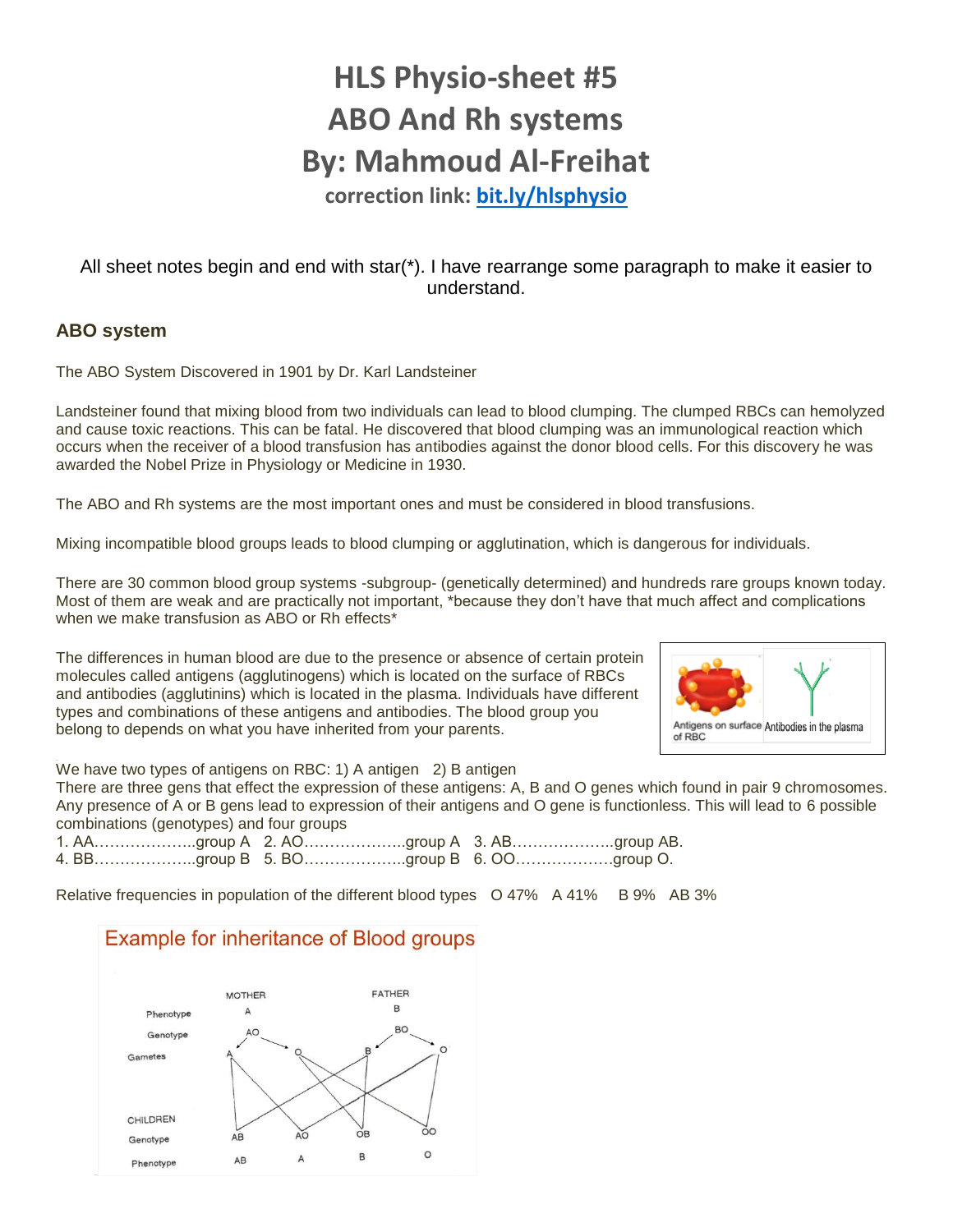Agglutinins (antibodies) Found in plasma, they are mostly of IgM type (gamma globulin)

#**Landsteiner's Law** (for ABO system ) States that if an antigen is absent, the corresponding antibody is present. Conversely, if an antigen is present on the surface of the RBC, the corresponding antibody is absent in the plasma. \*Group O is universal donor, and group AB is universal acceptor.



\*The antibody and the antigen for same group cannot be together because if they become together there will be a transfusion reaction( explained later).\*

# **Origin and Development of Agglutinins**

At birth there is no agglutinins (antibodies) in the plasma, The antibodies are developed in response to antigens A and B in food and bacteria (these antigens will enter our body). Infants rapidly develop

antibodies against the antigens not present in their own cells.

At 2-8 months of age the titer of antibodies starts to increase

Maximal antibodies is found at age 8-10 years of age.

After age 10, the titer is decreased progressively with age



\*A student ask a good question: why the body cannot produce antibodies to his own antigens while he can do this to any foreign one? Doctor didn't answer so hear is a one from google: Antibodies that recognize our own antigens are actually generated.

However, selection processes early in the developmental pathways for immune cells eliminate those cells that react strongly with self-antigens. immature B cells (which produce the plasma cells and the last one produce the antibodies) that bind strongly to self-antigens expressed on tissues are signaled to commit suicide by apoptosis, removing them from the population. Any problem with this can lead to immunological disease.

I think this explains way some antibodies that products to attack foreign bodies, attack body own tissues because of the similarity between the antigen on the foreign bodies and the antigens on body tissues (I write "I think" because I am not sure about this information.)\*

# **Transfusion of mismatched blood (transfusion reaction)**

If blood group A is given to a person whose blood group is B, donor RBCs will be attacked by antibodies (anti A agglutinin) which are already present in the recipient blood. The donor RBCs agglutinate (forming a mass). This can cause:

1-Agglutination of donor RBCs (which can block small blood vessels) followed by delayed hemolysis (resulted from phagocytosis of agglutinated RBCs by macrophages).

2-Immediate hemolysis of donor RBCs (occurs if the titer of the antibodies (of IgM type) is high and if complements system is activated).

Consequences (outcome) of hemolysis of RBCs followed transfusion reaction:

1.The hemolyzed RBCs will liberate Hb which is eventually converted to bilirubin. If bilirubin level is increased jaundice will develop \* a medical condition with yellowing of the skin or whites of the eyes, arising from excess of the pigment bilirubin and typically caused by obstruction of the bile duct, by liver disease, or by excessive breakdown of red blood cells\*. 2. A possibility of acute renal shutdown (renal failure). This occurs in large hemolysis. There is three mechanisms for developing renal failure:

A) Some of liberated Hb can be carried by plasma protein called haptoglobin. If haptoglobin is saturated, the free Hb filtered through glomerular membrane and precipitates in renal tubules closing them and causing renal failure. B) Release of toxic substances from hemolyzed RBCS. These substances cause vasoconstriction in renal vessels and less filtration and less urine production.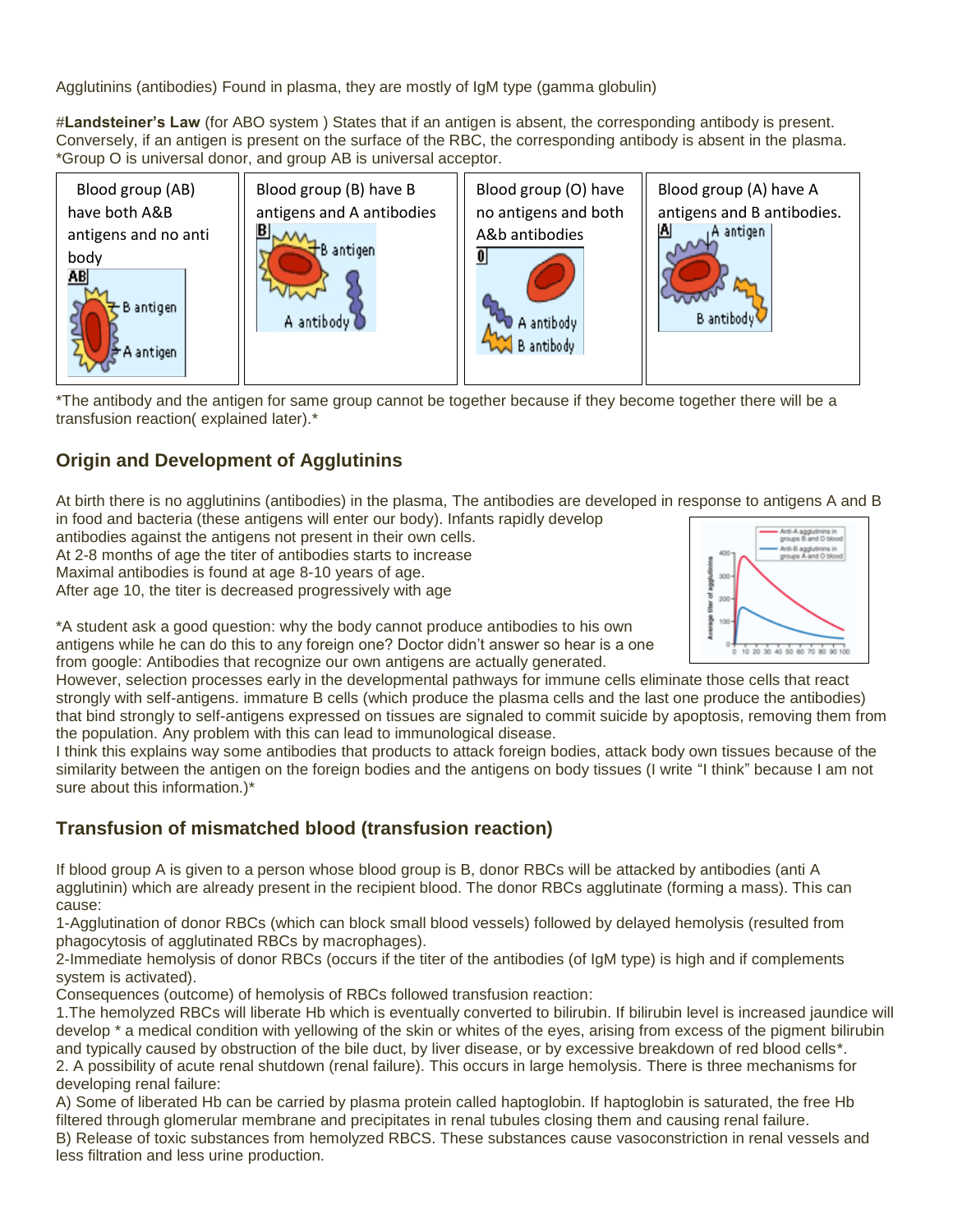C) Large hemolysis causes circulatory shock and a decrease in blood pressure and this leads to less urine formation.



\*We gave perfusion very slowly and keep seeing if their is any reaction will happen. Not because only miss matched in ABO system but also sub-group can also have some complications.\*

\*Before we give patients blood we do cross match by mixing donor and recipient blood, then if clot happen, their is mismatching. \*\*(this will not exclude all possible transfusion reactions, as we will se later Rh antibodies need long time to produced)\*

\*The main and the most common manifestation of mismatched transfusion is renal shutdown. Most of the time it will be acute (for a period of time) but it can be a chronic (continues) shutdown

## **Rh factor blood grouping system**

Discovered in 1940 after work on Rhesus monkeys (the reason for the name) • Antigens – C,D,E (only in RBCs) \*(there is also "c" and "e" lowercase antigen but they are rare and usually common in Africa, so we will study only D antigen)\* \*\*(there is no "d" lowercase antigen and it refers to absence of D antigen)\*\* . D is the most antigenic component. Rh positive individuals have agglutinogen D and Rh negative persons have no D antigen. All people have no antibodies against antigen D in the plasma as Rh- people did not receive a blood from Rh+ one. A person with Rh+ blood can receive blood from a person with Rh- blood without any problems. The majority of people have Rh+ blood

# Inheritance of blood groups



#### **The Characteristics of transfusion reaction due to Rh factor**

It is possible in Rh- person only If Rh- person is injected by Rh+ RBCs, the body produces antibodies against Rh factor in 2-8 weeks. If these antibodies are in sufficient amount they can cause agglutination of donor RBCs. If that Rh- person (who developed antibodies from previous transfusion) receives Rh+ RBCs, a strong transfusion reaction occurs (between antibodies in the plasma and transfused RBCs) causing agglutination of these cells and subsequent hemolysis. \*( here we can give rise to two questions: 1. Why it is need too long time to develop the antibodies (2-8 weeks)? 2. Why if he receive Rh+ blood for the second time that will lead to strong transfusion reaction? The answer will be after the following paragraph)\*

Problems associated with Rh antibodies in pregnancy (erythroblastosis fetalis): \*if Rh- woman have an Rh+ fetus, there will be no problem in the first pregnancy, but after deliver baby, some blood from the placenta will go to the mother. After that mother will produce antibodies for antigen D at fetus blood. Then when the mother have a 2<sup>nd</sup> Rh+ child. The possibility of reaction is increased with successive pregnancies. Rh antibodies can cross placenta and attack fetal blood causing severe anemia (agglutination and hemolysis of the fetal RH+ RBCs).

\*\* as we shall understand from the previous paragraph, the second fetus develop erythroblastosis fetalis, because mother now have antibodies for Rh+ RBCs of the fetus, That means if mother has a past Rh+ blood transfusion, even the first